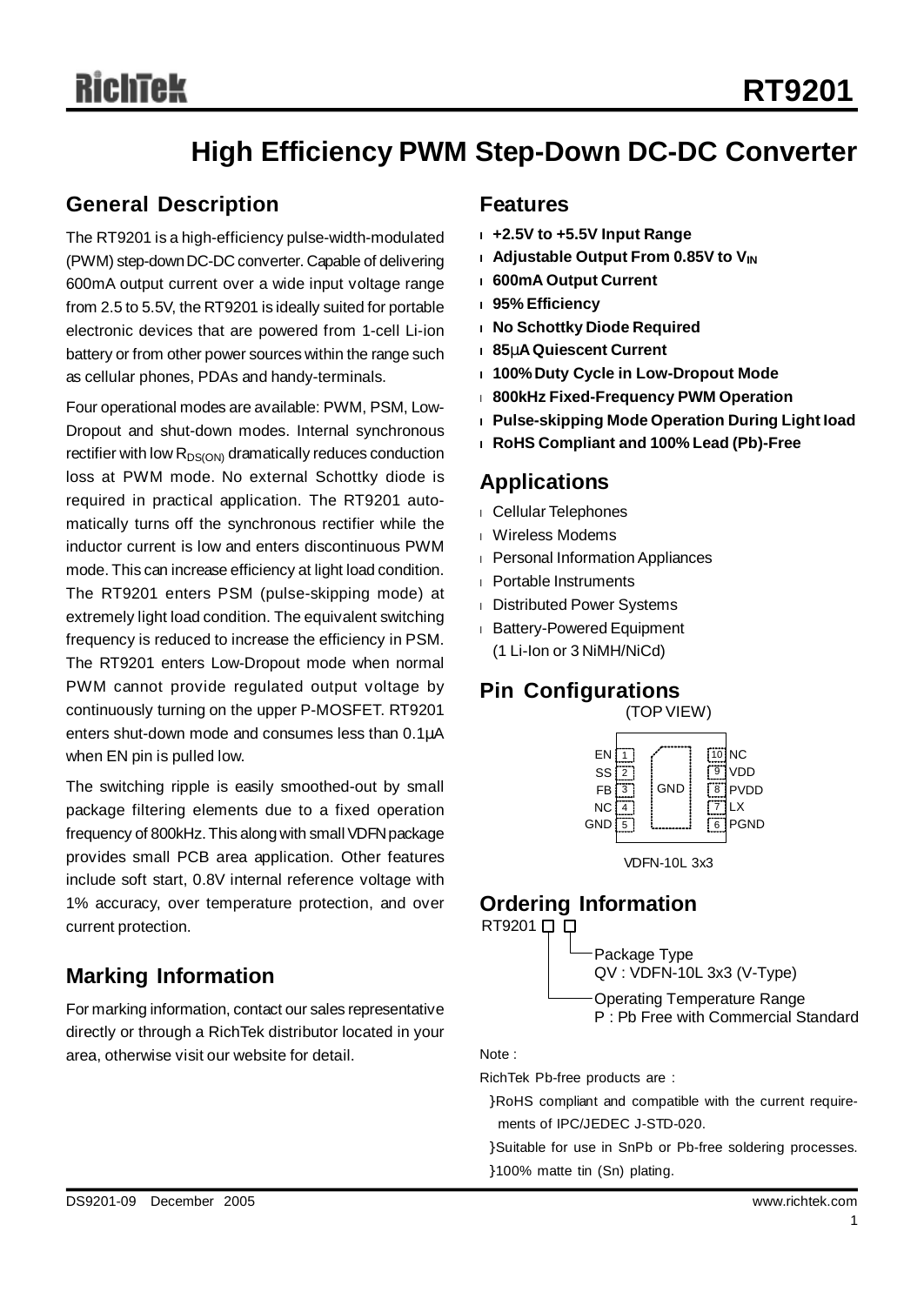# **Typical Application Circuit**



F2  $\text{out} = 0.8 \times \frac{\text{Rf1} + \text{Rf2}}{\text{Rf2}}$  $V_{\text{OUT}} = 0.8 \times \frac{R_{F1} + R}{R}$ 

Recommended using lower ESR capacitor

| <b>VOUT</b><br>(V) | <b>V<sub>IN</sub></b><br>(V) | $R_{F1}$<br>(W) | $C_{F1}$<br>(pF) | $R_{F2}$<br>(W) | $C_{F2}$<br>(pF) | Lχ<br>(Hm) | $c_{ss}$<br>(pF) | $C_{IN}$<br>(uF) | $C_{OUT}$<br>(UF) |
|--------------------|------------------------------|-----------------|------------------|-----------------|------------------|------------|------------------|------------------|-------------------|
| 0.85               | $2.5 \text{ to } 4.0$        | 24k             | 330              | 390k            | 10               | 4.7        | 330              | 10               | 22 or (10 x 2)    |
| 1.375              | 2.5 to 5.0                   | 280k            | 33               | 390k            | 10               | 4.7        | 330              | 10               | 22 or (10 x 2)    |
| 1.5                | 2.5 to 5.5                   | 343k            | 22               | 390k            | 10               | 6.8        | 470              | 10               | 22 or (10 x 2)    |
| 1.8                | 2.5 to 5.5                   | 487k            | 15               | 390k            | 10               | 6.8        | 470              | 10               | 22 or (10 x 2)    |
| 2.5                | 3.5 to 5.5                   | 820k            | 10               | 390k            | 10               | 10         | 680              | 10               | 22 or (10 x 2)    |
| 3.3                | 4.5 to 5.5                   | 1.2M            | 5.6              | 390k            | 10               | 10         | 1000             | 10               | 22 or (10 x 2)    |

Recommended component selection for typical application circuit.

## Suggested Inductors

| <b>Component</b><br><b>Supplier</b> | <b>Series</b>  | Inductance (µH) | ESR (mW) | <b>Current Rating (mA)</b> | Dimensions (mm) |
|-------------------------------------|----------------|-----------------|----------|----------------------------|-----------------|
|                                     |                | 4.7             | 82       | 1500                       |                 |
|                                     | SH4018         | 6.8             | 100      | 1150                       | 4.8x4.8x1.8     |
| <b>ABC</b>                          |                | 10              | 150      | 1000                       |                 |
|                                     |                | 4.7             | 150      | 1200                       |                 |
|                                     | SR0302         | 6.8             | 180      | 1000                       | 3x2.8x2.5       |
|                                     |                | 10              | 250      | 800                        |                 |
|                                     |                | 4.7             | 28       | 1600                       |                 |
| <b>TDK</b>                          | <b>SLF6028</b> | 6.8             | 35       | 1500                       | 6x6x2.8         |
|                                     |                | 10              | 53       | 1300                       |                 |
|                                     |                | 4.7             | 150      | 1100                       |                 |
| Coilcraft                           | DO1606         | 6.8             | 200      | 1000                       | 6.5x5.23x2      |
|                                     |                | 10              | 300      | 900                        |                 |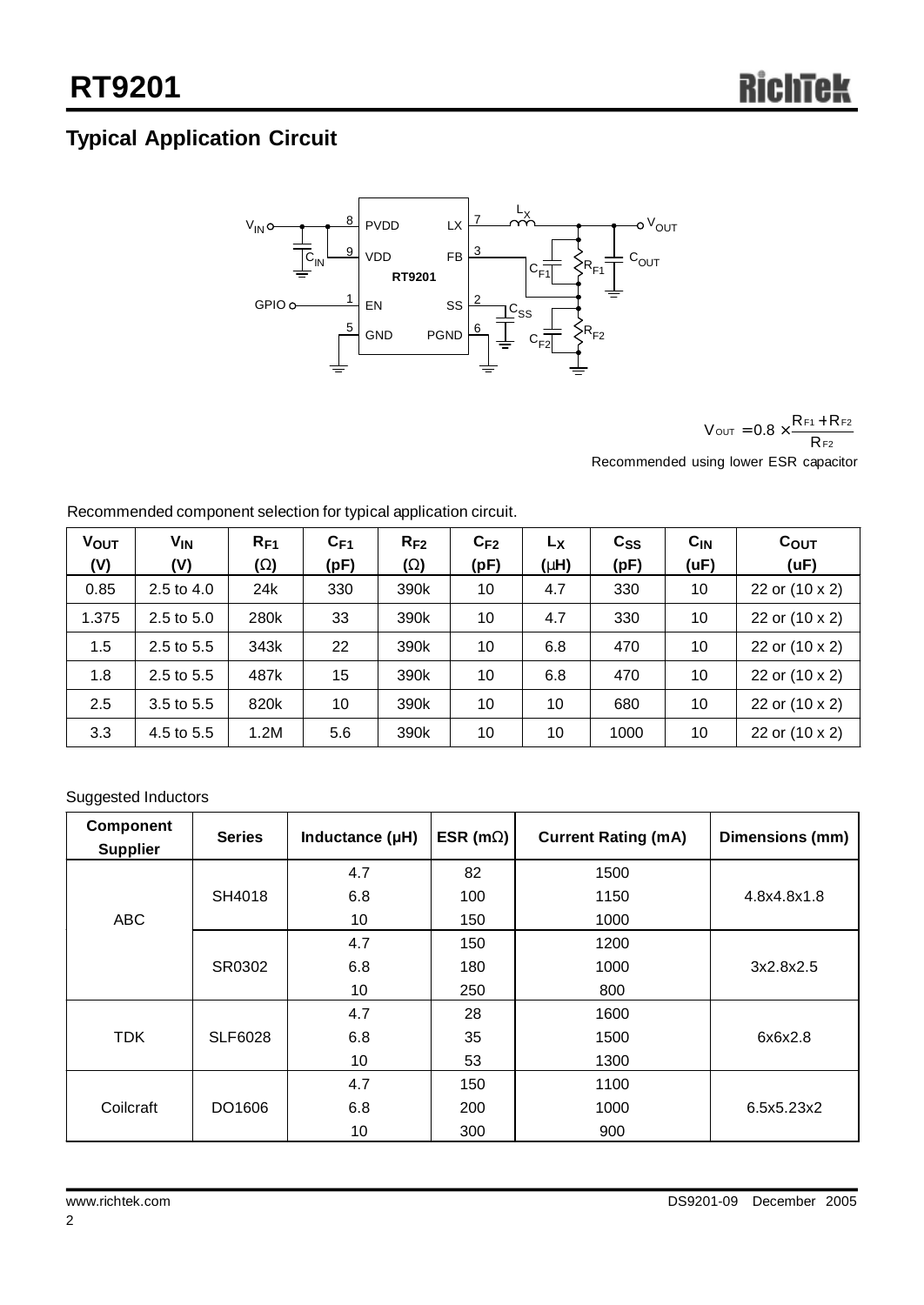## Suggested Capacitors For C<sub>IN</sub> and C<sub>OUT</sub>

| <b>Component Supplier</b> | Part No.       | Capacitance (uF)     | <b>Case Size</b> |
|---------------------------|----------------|----------------------|------------------|
|                           | C2012X5R0J106M | 10                   | 0805             |
| TDK.                      | C3225X5R0J226M | 22                   | 1210             |
|                           | ECJ2FB0J106M   | 10                   | 0805             |
| Panasonic                 | ECJHVB0J226M   | 22<br>10<br>22<br>22 | 1206             |
|                           | JMK212BJ106M   |                      | 0805             |
|                           | JMK212BJ226MG  |                      | 0805             |
| <b>TAIYO YUDEN</b>        | JMK316BJ226ML  |                      | 1206             |

# **Function Block Diagram**



# **Functional Pin Description**

| Pin Number   Pin Name |             | <b>Pin Function</b>                                                                                                                           |
|-----------------------|-------------|-----------------------------------------------------------------------------------------------------------------------------------------------|
|                       | EN          | Tie this pin to 1.4V or higher to enable the device. Tie below 0.4V to shut-down.                                                             |
| $\overline{2}$        | SS          | Soft Start, connect a capacitor from this pin to GND.                                                                                         |
| 3                     | FB          | Feedback Input pin. Connect a resistive voltage divider from the output voltage to FB to<br>GND.                                              |
| 4, 10                 | NC.         | No Connection                                                                                                                                 |
| 5                     | <b>GND</b>  | Analog Ground                                                                                                                                 |
| 6                     | <b>PGND</b> | Power Ground                                                                                                                                  |
| 7                     | <b>LX</b>   | Switch node. Drains of the internal P-Channel and N-Channel MOSFET switches.<br>Connect an inductor to LX pins together as close as possible. |
| 8                     | <b>PVDD</b> | Main Power Supply Pin.                                                                                                                        |
| 9                     | VDD         | Device Input Power Pin.                                                                                                                       |
| Exposed Pad GND       |             | Exposed pad should be soldered to PCB board and connected to GND                                                                              |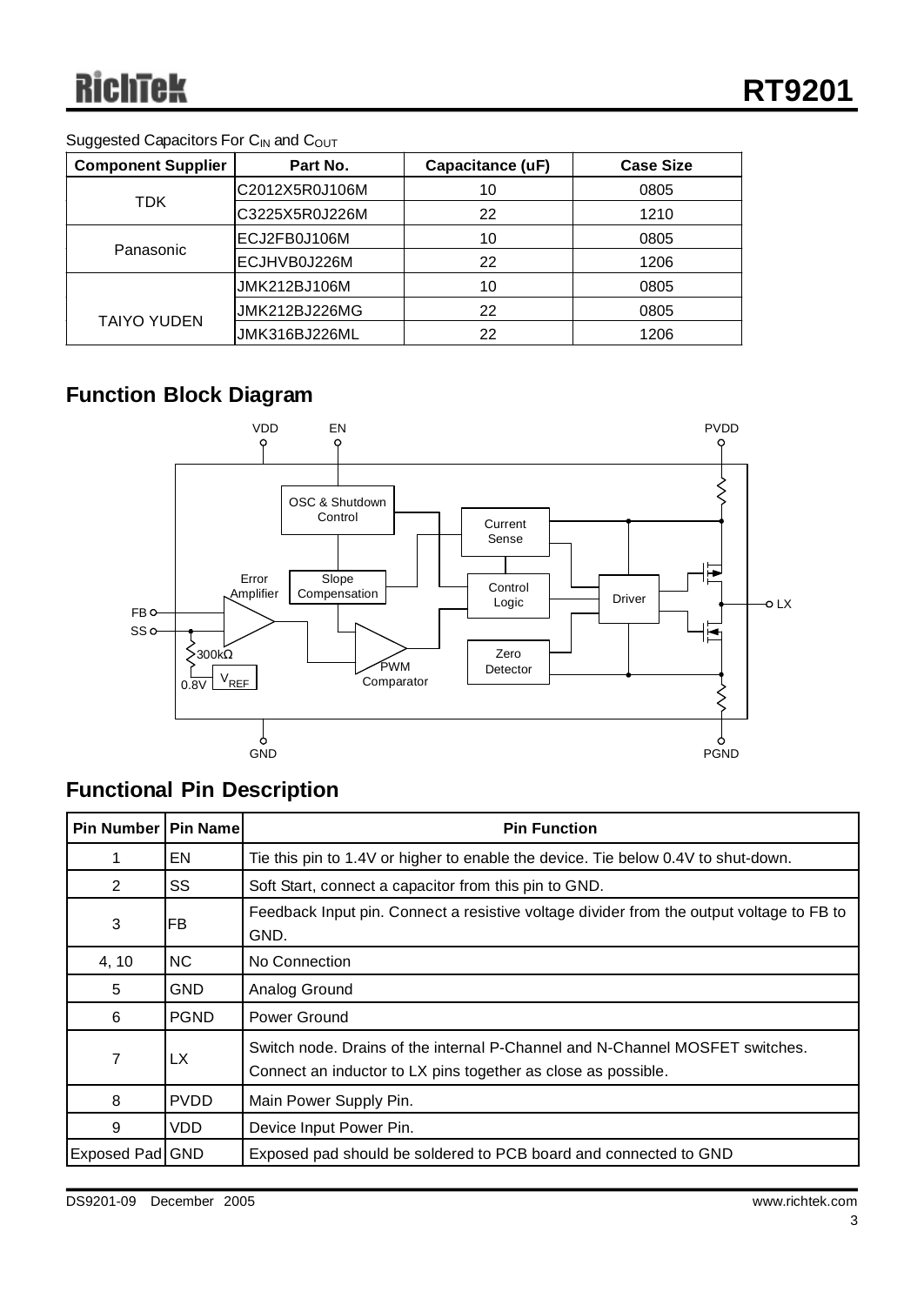# **Absolute Maximum Ratings** (Note 1)

| Power Dissipation, $P_D @ T_A = 25^{\circ}C$ |  |
|----------------------------------------------|--|
|                                              |  |
|                                              |  |
|                                              |  |
| <b>Package Thermal Resistance</b>            |  |
|                                              |  |
|                                              |  |
| Storage Temperature Range-                   |  |
| <b>ESD Susceptibility</b> (Note 2)           |  |
|                                              |  |
|                                              |  |

# **Recommended Operating Conditions** (Note 3)

# **Electrical Characteristics**

(V<sub>IN</sub> = 3.6V, V<sub>OUT</sub> = 2.5V, EN = V<sub>IN</sub>, L<sub>X</sub> = 10µH, C<sub>IN</sub> = 10µF, C<sub>OUT</sub> = 22µF, T<sub>A</sub> = 25°C, unless otherwise specified)

| <b>Parameter</b>                    | Symbol           | <b>Test Conditions</b>                                      | Min                      | <b>Typ</b>               | <b>Max</b>               | <b>Units</b> |
|-------------------------------------|------------------|-------------------------------------------------------------|--------------------------|--------------------------|--------------------------|--------------|
| Input Voltage Range                 | $V_{IN}$         |                                                             | 2.5                      | $-$                      | 5.5                      | $\vee$       |
| Adjustable Output Range             | <b>VOUT</b>      | (Note 4)                                                    | 0.85                     | $-$                      | $V_{\text{IN}}$          | $\vee$       |
| Reference Voltage                   | <b>VREF</b>      | $I_L = 300mA$                                               | $\overline{\phantom{a}}$ | 0.8                      | --                       | $\vee$       |
| <b>Cross Regulation</b>             | $\Delta V$ CROSS | $V_{IN} = 2.5V$ to 5.5V,<br>$I_L = 600 \text{mA}$ to 0mA    | $-3$                     |                          | $+3$                     | $\%$         |
| <b>FB Input Current</b>             | <b>IFB</b>       | $V_{FB} = V_{IN}$                                           | $-50$                    | --                       | 50                       | nA           |
| PMOSFET R <sub>ON</sub>             |                  | $P_{RDS(ON)}$ $I_{LX} = 200mA$                              | 0.2                      | 0.37                     | 0.43                     | Ω            |
| NMOSFET R <sub>ON</sub>             |                  | $N_{RDS(ON)}$ $I_{LX} = 200mA$                              | 0.2                      | 0.3                      | 0.35                     | Ω            |
| <b>P-Channel Current Limit</b>      | $I_{P(LM)}$      | $R_L = 0.1 \Omega$ , $V_{FB} = V_{REF} - 0.15$              | 0.8                      | 1.17                     | 1.6                      | A            |
| Quiescent Current                   | lQ               | $I_{LX}$ = 0mA, $V_{FB}$ = $V_{REF}$ + 0.15                 | 40                       | 85                       | 140                      | μA           |
| <b>Shutdown Current</b>             | $I_{Q(SD)}$      | $EN = 0V$ , $V_{IN} = 5.5V$                                 | 0.01                     | 2                        | $\overline{7}$           | μA           |
| Oscillator Frequency                | fosc             | $IQUT = 100mA$                                              | 600                      | 800                      | 1k                       | kHz          |
| EN Input High Threshold             | V <sub>IH</sub>  | $V_{IN} = 2.5V$ to 5.5V                                     | 1.5                      | $\overline{\phantom{a}}$ | $\overline{\phantom{a}}$ | V            |
| <b>EN Input Low Threshold</b>       | $V_{IL}$         | $V_{IN} = 2.5V$ to 5.5V                                     | --                       | --                       | 0.4                      | $\vee$       |
| <b>Thermal Shutdown Temperature</b> | $T_{SD}$         |                                                             | 125                      | 150                      | --                       | $^{\circ}C$  |
| Maximum Duty Cycle                  |                  | $V_{IN} = V_{OUT}$                                          | 100                      | --                       | ۰.                       | %            |
| Minimum On Time                     |                  | No Load                                                     | 0.1                      | 0.2                      | 0.3                      | μs           |
| LX Leakage Current                  |                  | $EN = 0V, V_{IN} = 5.5V, V_{LX} = 0V$ or<br>$V_{LX} = 5.5V$ | $-20$                    | 1                        | 20                       | μA           |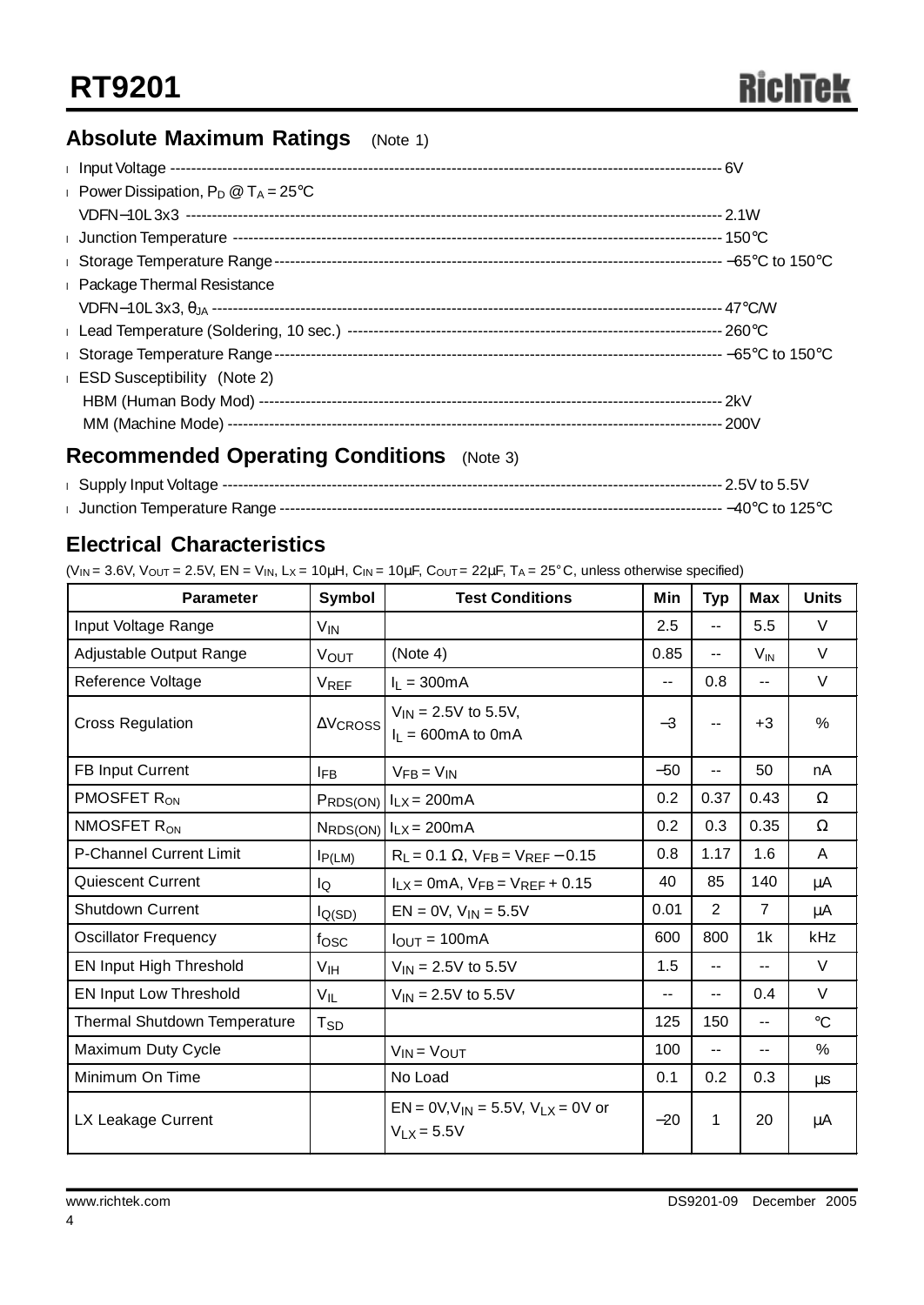# **RichTek**

- **Note 1.** Stresses listed as the above "Absolute Maximum Ratings" may cause permanent damage to the device. These are for stress ratings. Functional operation of the device at these or any other conditions beyond those indicated in the operational sections of the specifications is not implied. Exposure to absolute maximum rating conditions for extended periods may remain possibility to affect device reliability.
- **Note 2.** Devices are ESD sensitive. Handling precaution recommended.
- **Note 3.** The device is not guaranteed to function outside its operating conditions.
- **Note 4.** Guarantee the V<sub>OUT</sub> range from 0.85V to V<sub>IN</sub> base on V<sub>OUT</sub>>0.3V<sub>IN</sub>.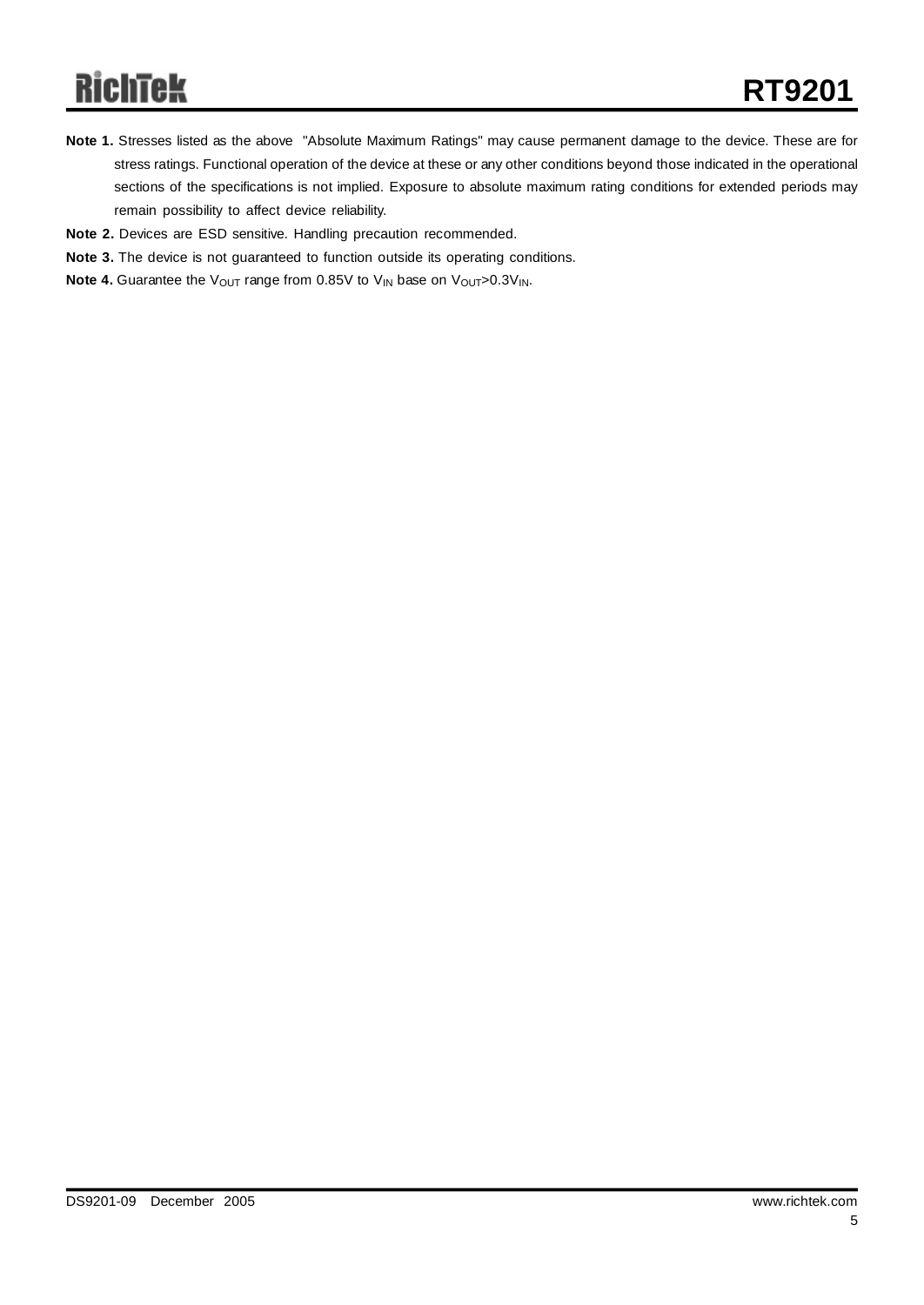













**Efficiency vs. Output Current**

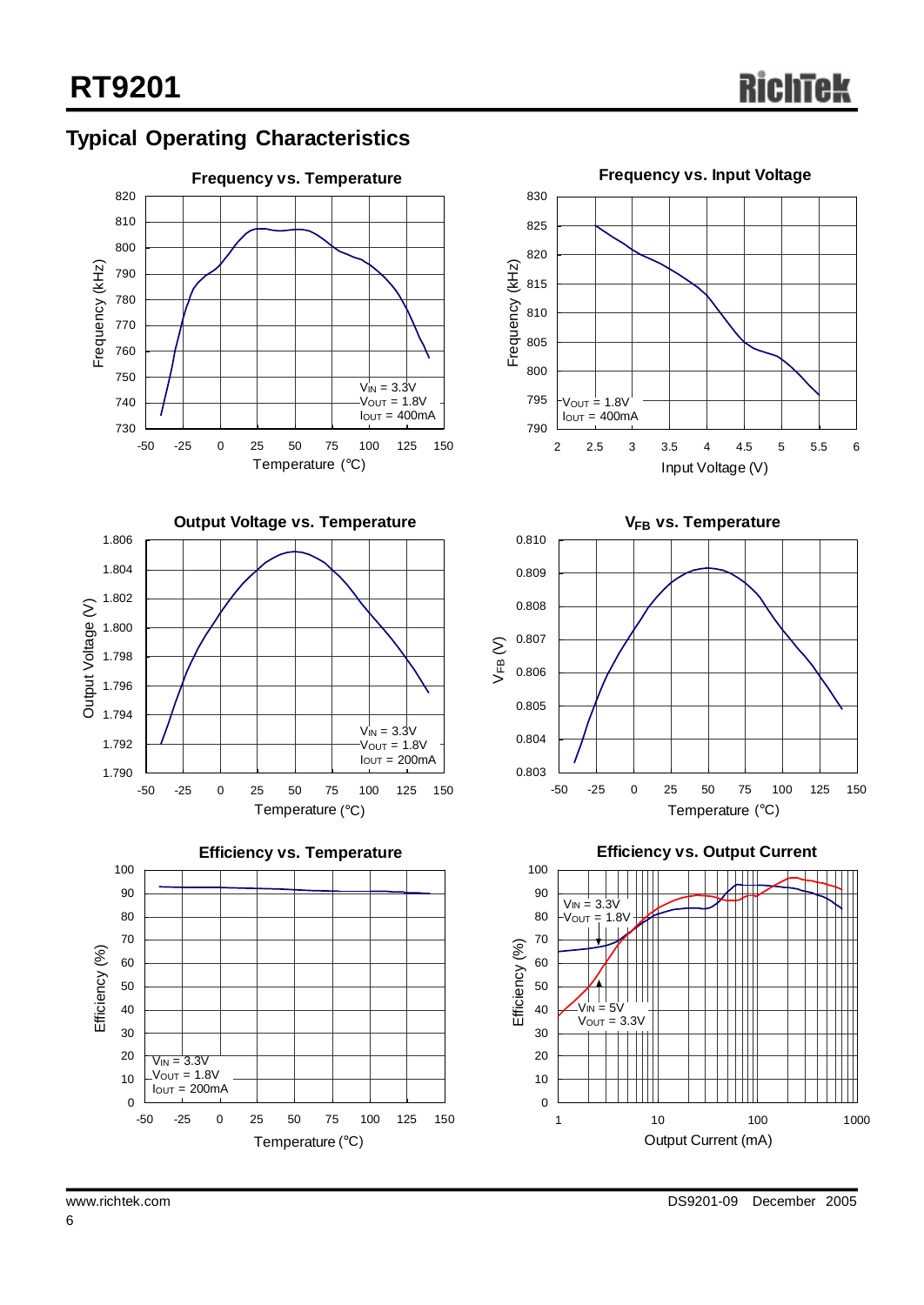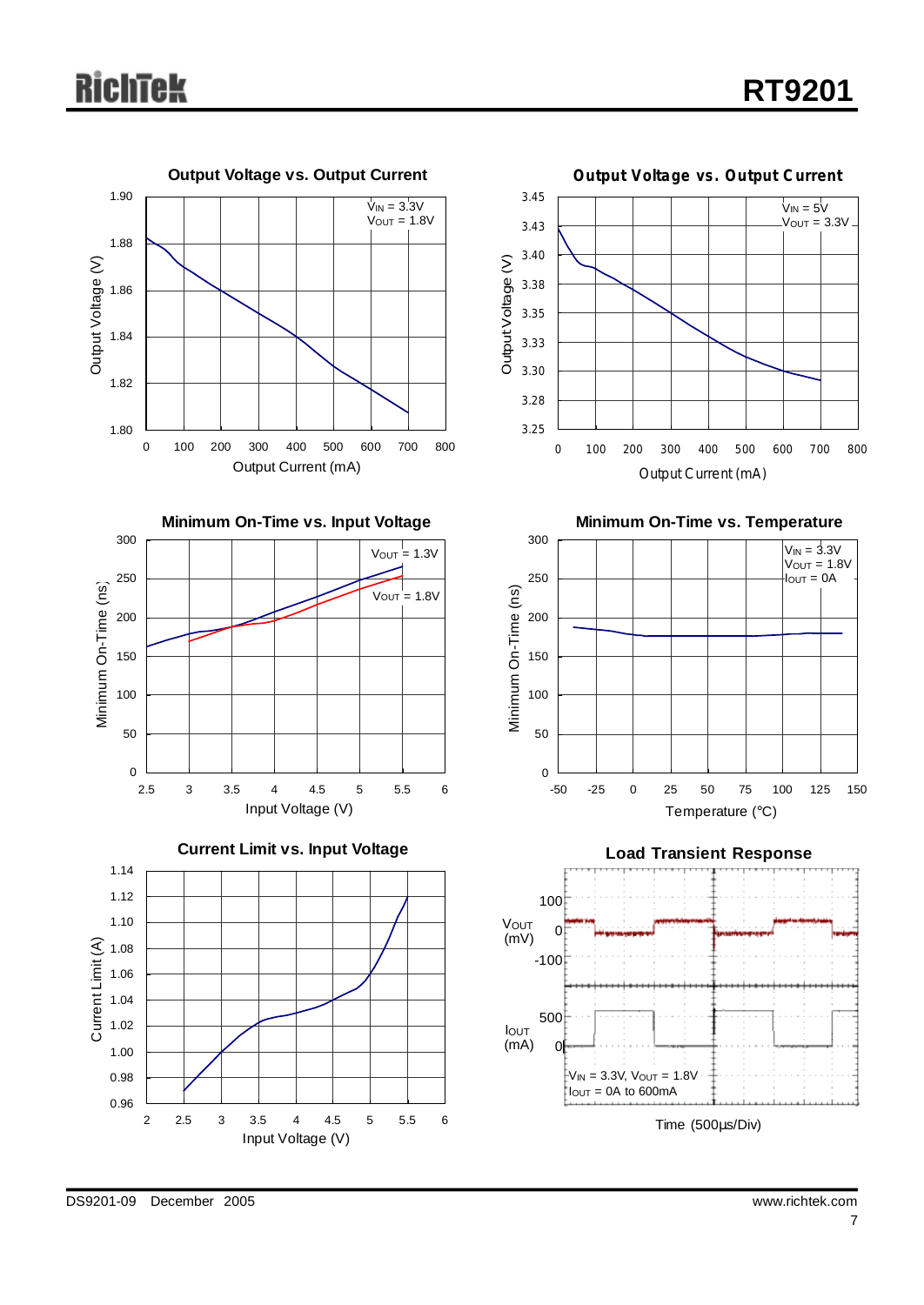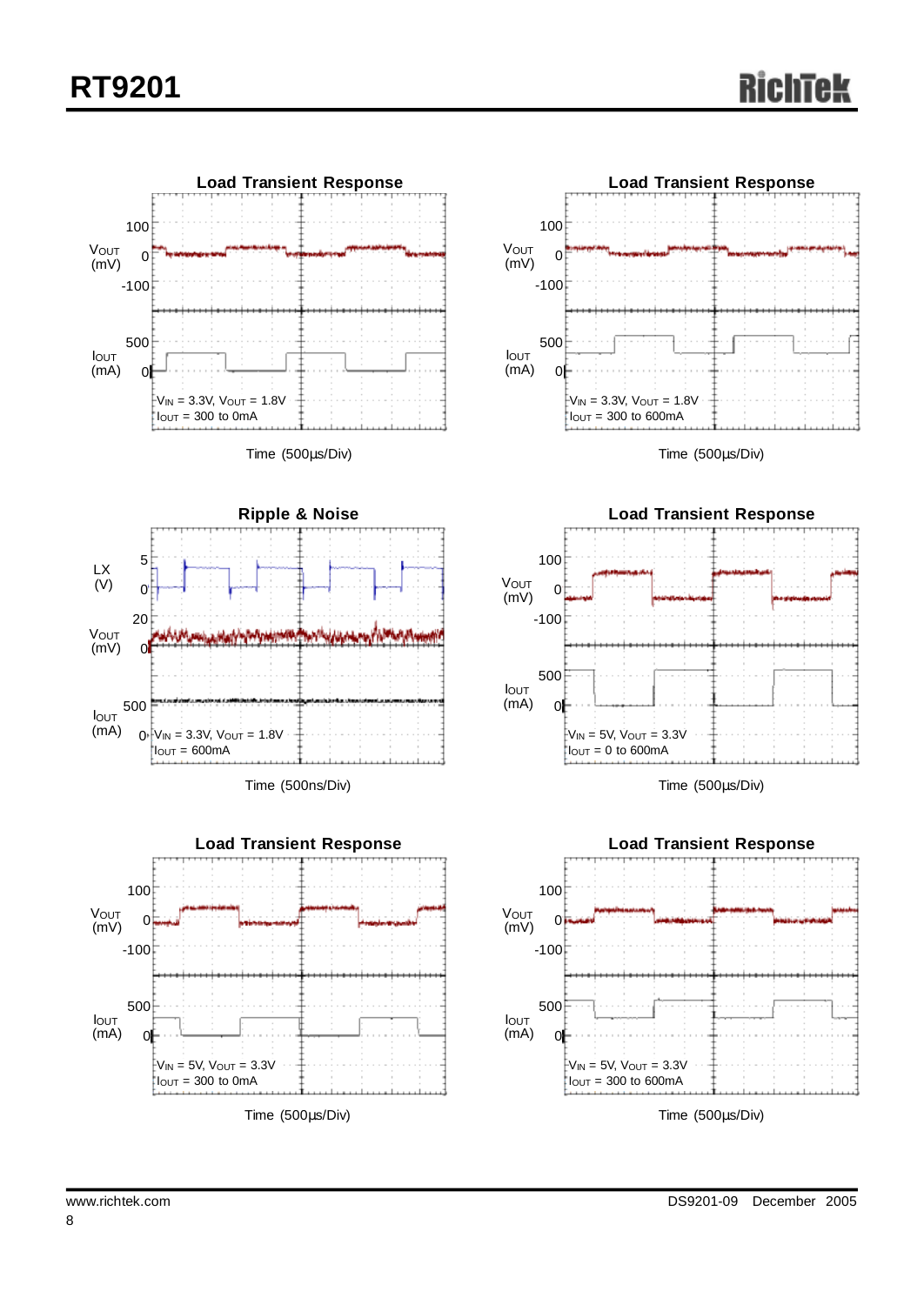# **RichTek**

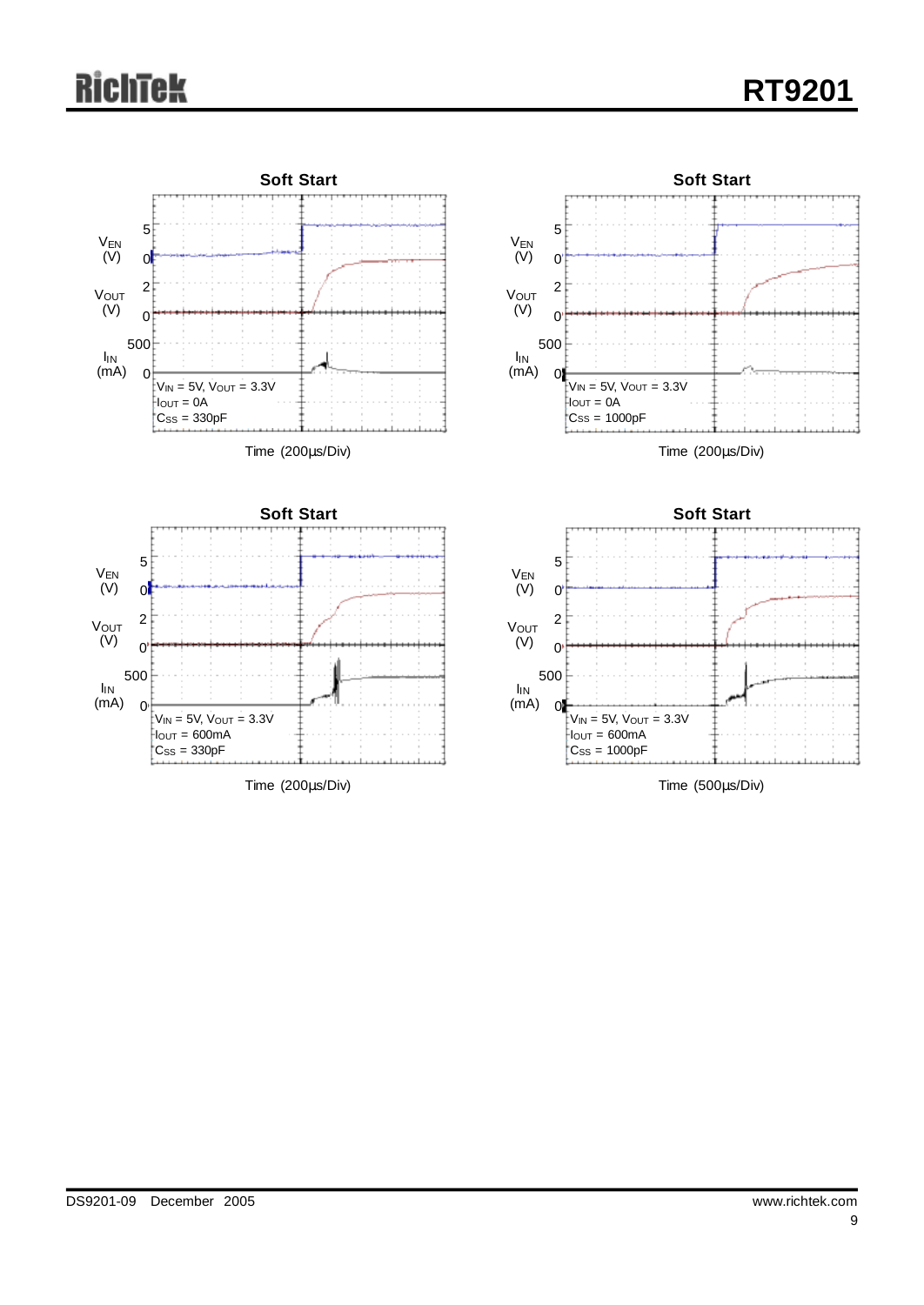# RichTe

# **Application Information**

RT9201 is a high-efficiency pulse-width-modulated (PWM) step-downDC-DC converter. Capable of delivering 600mA output current over a wide input voltage range from 2.5V to 5.5V, the RT9201 is ideally suited for portable electronic devices that are powered from 1-cell Li-ion battery or from other power sources within the range such as cellular phones, PDAs and handy-terminals.

### **Chip Enable/Disable and Soft Start**

Four operational modes are available: PWM, PSM, Low-Drop-Out and shut-down modes. Pulling EN pin lower than 0.4V shuts down the RT9201 and reduces its quiescent current to 0.1μA.

Pulling EN pin higher than 1.4V enables the RT9201 and initiates the softstart cycle. A softstart capacitor connected to SS pin along with the internal 300kΩ resistor determines  $V_{REF}$  ramp-up speed and the softstart behavior. Asoftstart capacitor between 330pF to 1000pF is recommended for smooth start-up of RT9201.

### **PWM Operation**

During normal operation, the RT9201 regulates output voltage by switching at a constant frequency and then transferring the power to the load in each cycle by PWM. The RT9201 uses a slope-compensated, current-mode PWM controller capable of achieving 100% duty cycle. At each rising edge of the internal oscillator, the Control Logic cell sends a PWM ON signal to the Driver cell to turn on internal PMOSFET. This allows current to ramp up through the inductor to the load, and stores energy in a magnetic field. The switch remains on until either the current-limit is tripped or the PWM comparator signals for the output in regulation. After the switch is turned off, the inductor releases the magnetic energy and forces current through the NMOSFET synchronous rectifier to the output-filter capacitor and load. The output-filter capacitor stores charge when the inductor current is above the average output current and releases charge when the inductor current is below the average current to smooth the output voltage across the load.

A Zero Detector monitors inductor current by sensing

voltage drop across theNMOSFET synchronous rectifier when it turns on. The NMOSFET turns off and allows the converter entering discontinuous conduction mode when the inductor current decreases to zero. The zero current defection on threshold is about 50mA.This reduces conduction loss and increase power conversion efficiency at light load condition.

### **PSM Operation**

The minimum on-time of RT9201 is approximately 200ns. Consequently, the converter will enter pulse-skippingmode (PSM) during extreme light load condition or when modulation index  $(V_{\text{OUT}}/V_{\text{IN}})$  is extreme low. This could reduce switching loss and further increase power conversion efficiency.

For example :  $V_{IN}$  = 3.8V,  $V_{OUT}$  = 2.5V &  $I_{LOAD}$  = 4mA

### **Low Dropout Mode Operation**

The maximum on-time can exceed one oscillator cycle, which permits operation up to 100% duty cycle. As the input voltage drops, the duty cycle increases until the PMOSFET is held on continuously. Dropout voltage in 100% duty cycle is the output current multiplied by the on-resistance of the internal switch and inductor, around  $300$ mV ( $I_{OUT} = 600$ mA).

When the converter operates around the boundary of Low-Dropout-Mode and PWM, sub-harmonic oscillation and large ripple may occur at output voltage as shown in Figure 1. Figure 2 illustrates the boundary of stable PWM and Low-Dropout-Mode operations for typical output voltages. Above each boudary is the stable PWM mode region with respect to that output voltage. To prevent subharmonic oscillation, please make sure that  $V_{IN}$  and  $V_{OUT}$ locate in the stable PWM operation region. If the input voltage range must cross the boundary region, increasing output capacitors with low ESR can alleviate the output ripple voltage.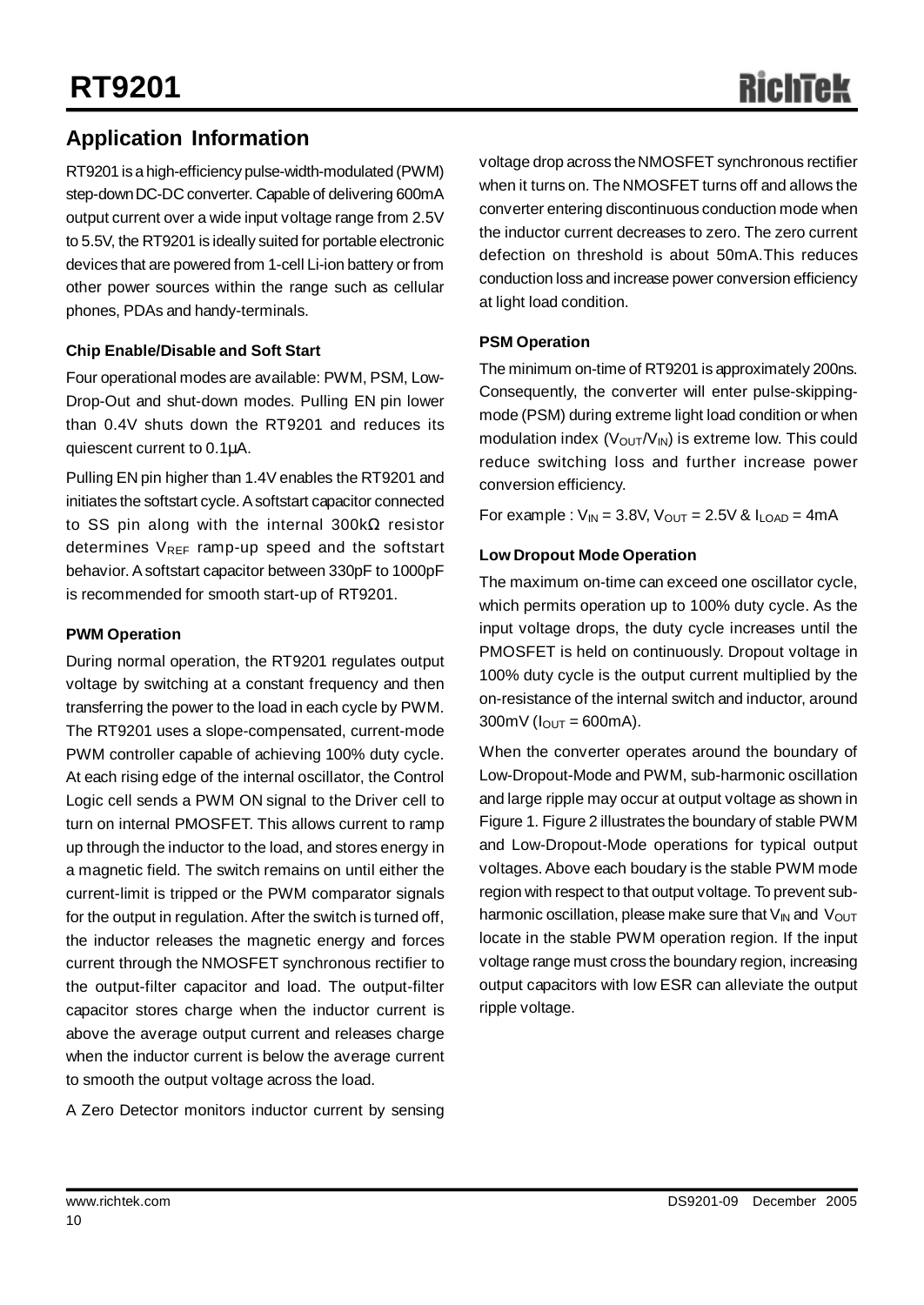

Figure 1





#### **Over Current Protection**

The RT9201 continuously monitors the inductor current by sensing the voltage across the PMOSFET when it turns on. When the inductor current is higher than current limit threshold (1Atypical), OCP activates and forces the PMOSFET turning off to limit inductor current cycle by cycle.

The current limit is set to 50% level of normal condition when the output voltage is lower than its 50% normal level. This can minimize the power loss and protect the device when over current or output short circuit occurs. Once output voltage drops below to its 50% normal level

due to over current or short circuit, it can build up only when output current is lower 50% of normal current limit threshold.

#### **Output Voltage Setting and Feedback Network**

The output voltage can be set from  $V_{REF}$  to  $V_{IN}$  by a voltage divider as:

$$
V_{OUT} = V_{REF} \times \frac{R_{F1} + R_{F2}}{R_{F2}}
$$

The internal  $V_{REF}$  is 0.8V with 1% accuracy. In practical application, keep  $R_{F2} = 390k\Omega$  and  $C_{F2} = 10pF$ respectively and choose appropriate  $R_{F1}$  and  $C_{F1}$ according to the required output voltage. Make sure that the product of R<sub>F1</sub> and C<sub>F1</sub> is about 8200kΩ-pF. The following table shows recommended feedback network as well as inductor for some typical output voltages.

| <b>VOUT</b> | $R_{\mathsf{F1}}$ | $C_{F1}$ | $R_{F2}$   | $C_{F2}$ | Lx        | $C_{SS}$ |
|-------------|-------------------|----------|------------|----------|-----------|----------|
| (V)         | $(\Omega)$        | (pF)     | $(\Omega)$ | (pF)     | $(\mu H)$ | (pF)     |
| 0.85        | 24k               | 330      | 390k       | 10       | 4.7       | 330      |
| 1.5         | 343k              | 22       | 390k       | 10       | 6.8       | 470      |
| 2.5         | 820k              | 10       | 390k       | 10       | 10        | 680      |
| 3.3         | 1.2M              | 5.6      | 390k       | 10       | 10        | 1000     |

Table 1. Component Selection for Typical Application

#### **Inductor Selection**

The output inductor is suggested as the above table for optimal performance. Make sure that the inductor will not saturate over the operation conditions including temperature range, input voltage range, and maximum output current. If possible, choose an inductor with rated current higher than 1A so that it will not saturate even under circuit condition.

#### **Input Capacitor Selection**

The input capacitor can filter the input peak current and noise at input voltage source. The capacitor with low ESR (effective series resistance) provides the small drop voltage to stabilize the input voltage during the transient loading. For input capacitor selection, the ceramic capacitors larger than 10μF is recommend. The capacitor must conform to the RMS current requirement. The maximum RMS ripple current is calculated as :

$$
I_{RMS} = I_{OUT(MAX)} \frac{\sqrt{V_{OUT}(V_{IN} - V_{OUT})}}{V_{IN}}
$$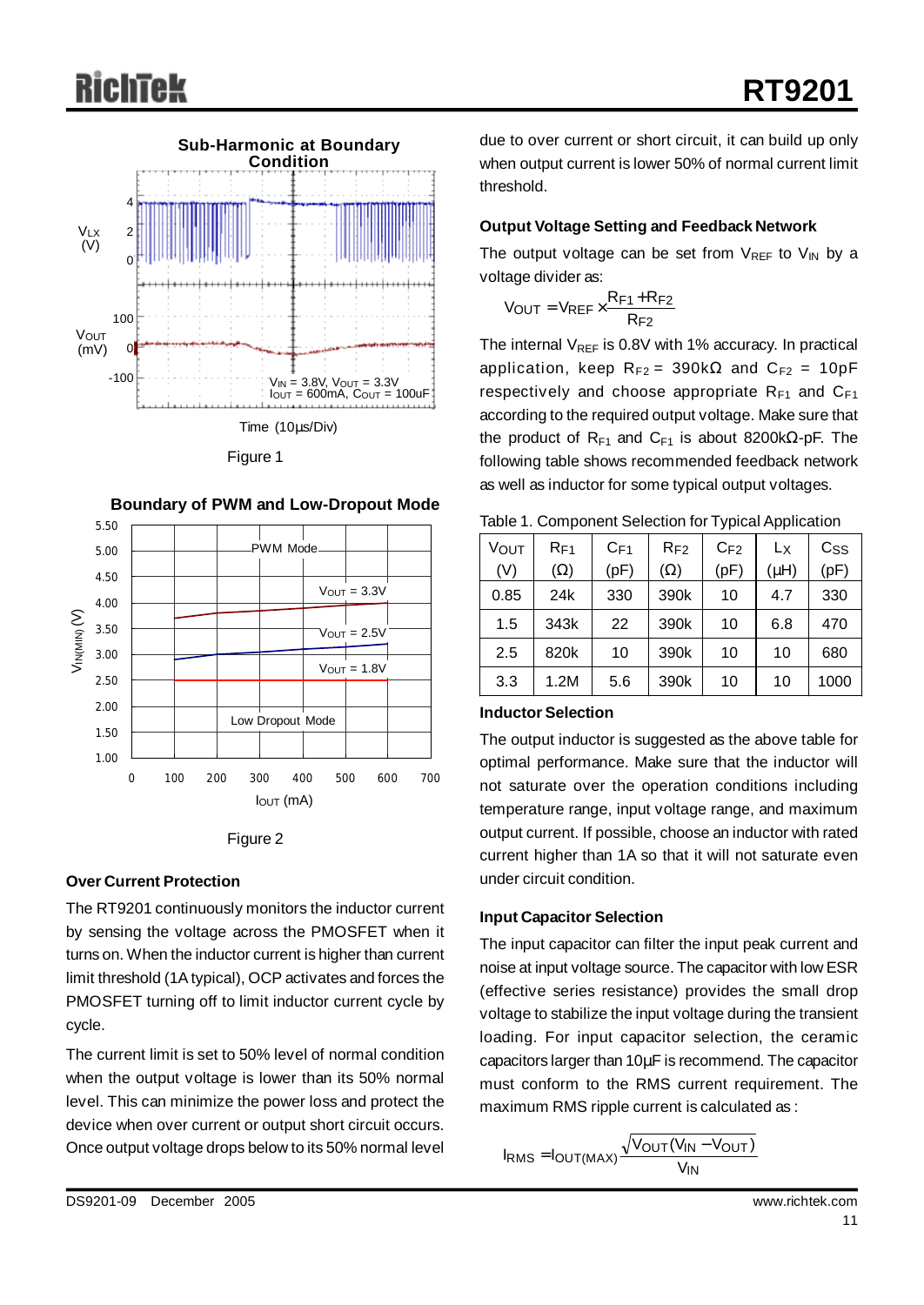## **Output Capacitor Selection**

The capacitor's ESR determines the output ripple voltage and the initial voltage drop following a high slew-rate transient's edge. Typically, if the ESR requirement is satisfied, the capacitance is adequate to filtering. The output ripple voltage can be calculated as:

$$
\Delta V_{OUT} = \Delta I_{C} (ESR + \frac{1}{8 \times C_{OUT} \times f_{OSC}})
$$

The ceramic capacitor with low ESR value provides the low output ripple and low size profile. Connect a 22μF ceramic capacitor at output terminal for good performance and place the input and output capacitors as close as possible to the device. The set of the device of the set of the set of the set of the set of the set of the set of the set of the set of the set of the set of the set of the set of the set of the set of the set of the set

#### **Layout Considerations**

Follow the PCB layout guidelines for optimal performance of RT9201.

- 1.For the main current paths as indicated in bold lines in Figure 3, keep their traces short and wide.
- 2.Put the input capacitor as close as possible to the device pins (PVDD and PGND).
- 3. LX node is with high frequency voltage swing and should be kept small area. Keep analog components away from LX node to prevent stray capacitive noise pick-up.
- 4. Connect feedback network behind the output capacitors. Keep the loop area small. Place the feedback components near the RT9201.
- 5. Connect all analog grounds to a command node and then connect the command node to the power ground behind the output capacitors.
- 6. An example of 2-layer PCB layout is shown in Figure 4 to Figure 6 for reference.







Figure 5. Bottom Layer



Figure 6. Silkscreen Layer